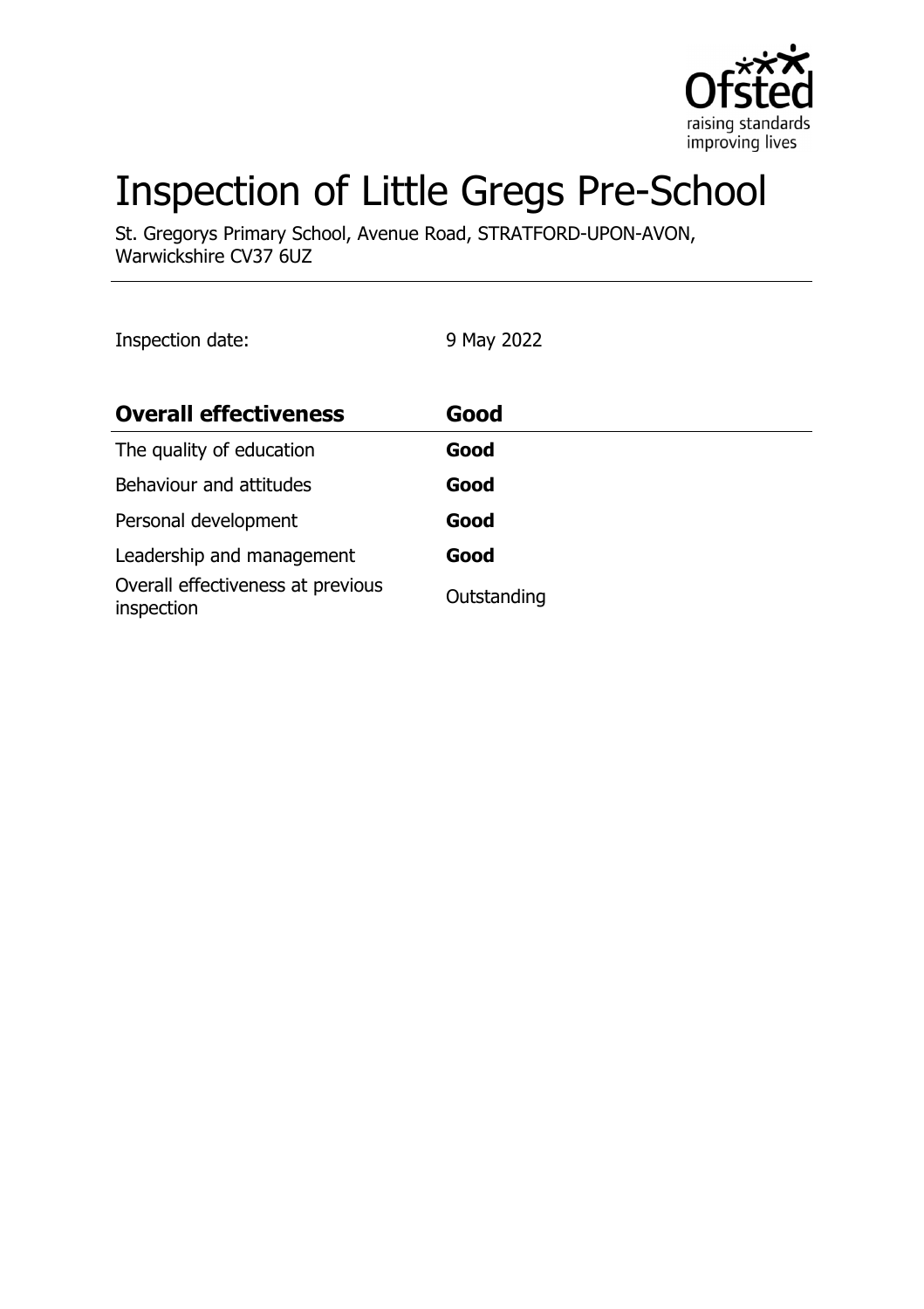

## **What is it like to attend this early years setting?**

#### **The provision is good**

Children are warmly welcomed into the nursery by staff. They communicate confidently with their friends and adults. Children excitedly share where they have been during the weekend at circle time and staff respond positively. Children develop strong language skills through joining in with songs and stories. For example, they successfully match the rhyming words such as 'hen' and 'pen' from familiar stories. Children experience activities where they can connect with the natural world around them. For example, when outdoors they lie on the grass and are encouraged to listen to the sounds around them and talk about how they make them feel. Children learn about their emotions and name these. This enables them to learn empathy and express themselves.

Children independently explore a wide range of activities that build on their knowledge. They develop their mathematical skills when counting the spots on ladybirds. Children learn to take appropriate risks to develop their physical skills. For example, when staff create an obstacle course, children carefully balance over the crates. Children learn to be part of a diverse community as they learn about each other's cultural celebrations. They proudly celebrate their individual achievements with recognition from staff, which builds on their self-esteem and confidence.

#### **What does the early years setting do well and what does it need to do better?**

- $\blacksquare$  The manager is passionate about their role and committed to their vision of the nursery. They provide clear intentions for their curriculum and ensure that all areas of learning are included. The nursery staff have a strong focus on developing children's communication and language so that children are confidently equipped with these skills. They know what they want children to achieve to be ready for the next stage in their learning.
- $\blacksquare$  All children, including those with special educational needs and/or disabilities and children who speak English as an additional language, make good progress in their learning. Staff work hard to ensure that no child gets left behind. They regularly review children's development to identify any gaps in their learning. Staff work closely with parents and other professionals to ensure children get the right support at the right time.
- Staff comment that they feel extremely well supported. Managers place emphasis on recognising staff's well-being and ensure they have support in place for them to succeed in their role. They provide opportunities for staff to complete regular training to build on their own knowledge and professional development.
- $\blacksquare$  Children are confident learners. They independently make choices about the activities they want to do. However, there are occasions where staff intervene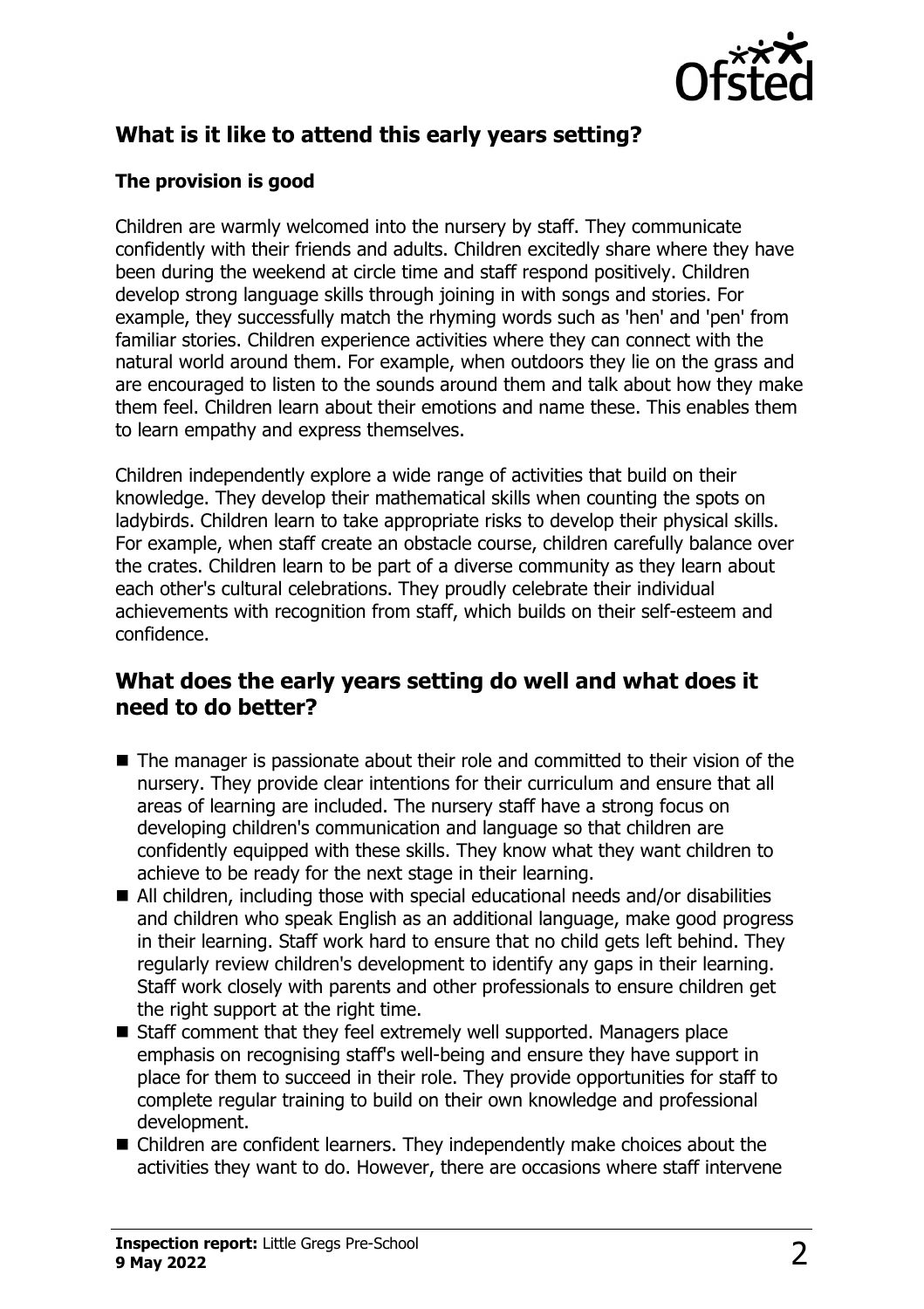

too quickly before allowing children the chance to solve problems for themselves. For example, when children struggle to fix their model, staff do not always encourage them to think about how to overcome the problem before they step in. This sometimes limits children's opportunities to develop their critical thinking skills further.

- Parents speak highly of the nursery. They say that they feel valued and included in their children's education. Parents are provided with activity ideas to support their children's learning at home. They are consulted about how funding is spent, which has an impact on their children's experiences at nursery.
- $\blacksquare$  Children learn about rules and boundaries to keep themselves safe. They understand the reason why their attendance is recorded. For example, children say that if there is an emergency, the staff need to know who is in the nursery. Children show respect to each other and living things. When holding chicks, they remind each other to be gentle.
- $\blacksquare$  Children generally behave well. Mealtimes are mostly a positive experience for children. However, there are some inconsistencies in staff's expectations of children when they have finished eating. This results in children sometimes becoming confused about what they should do next and, on occasions, causes them to become restless.

## **Safeguarding**

The arrangements for safeguarding are effective.

Managers and staff act promptly to deal with concerns that arise to keep children and families safe. Staff have a strong knowledge of safeguarding procedures and know the signs and symptoms that could indicate a child is at risk of harm. Managers have robust safer recruitment procedures to assess the suitability of persons working at the nursery. Children learn about how to keep themselves safe when handling the resident chicks. Staff encourage them to think about what to do next and children know to wash their hands after touching the chicks.

### **What does the setting need to do to improve?**

#### **To further improve the quality of the early years provision, the provider should:**

- support staff to recognise and build on opportunities for children to develop their critical thinking skills
- $\blacksquare$  review the organisation of mealtimes to ensure consistent expectations of routines are embedded.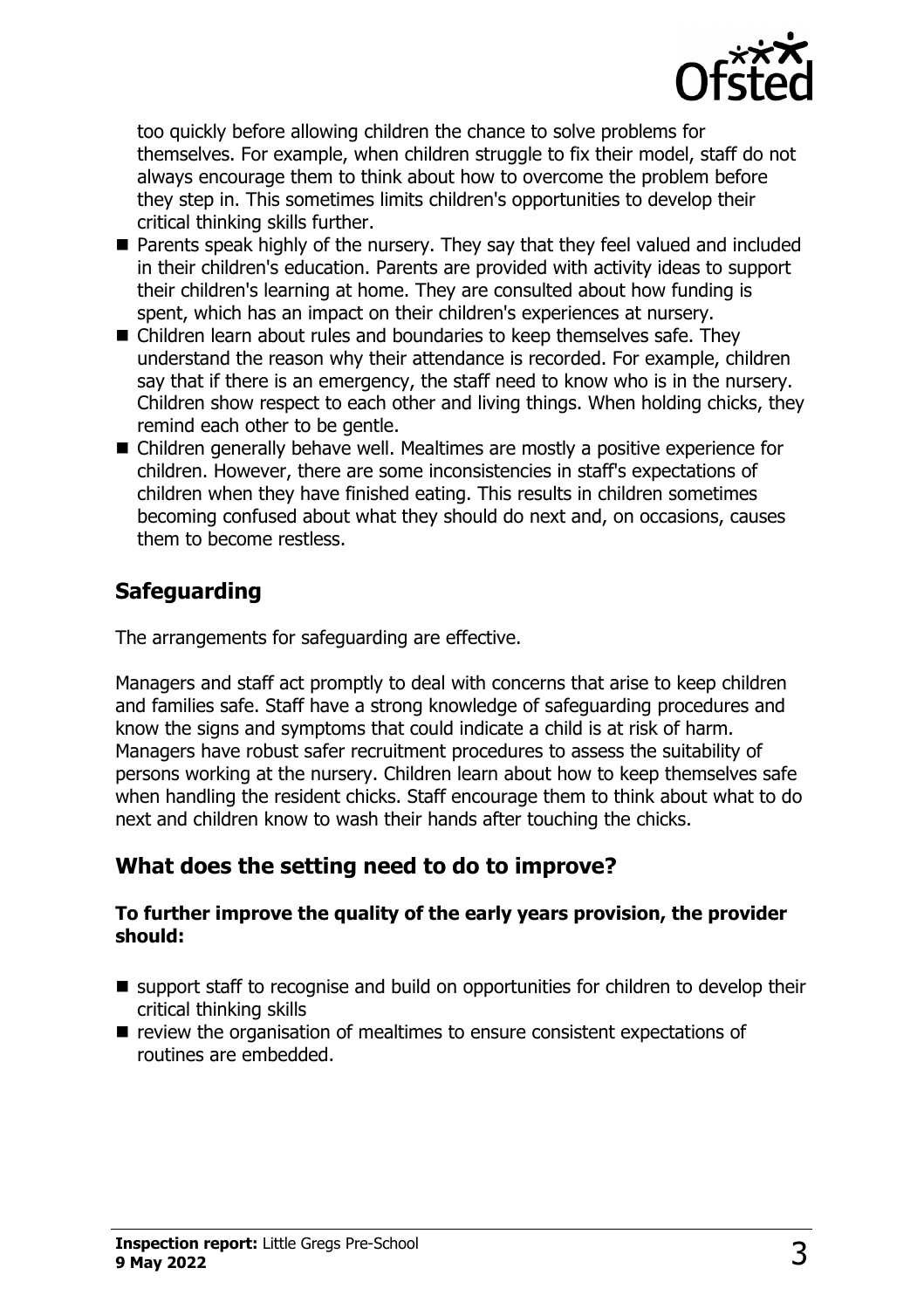

| <b>Setting details</b>                              |                                                                                      |
|-----------------------------------------------------|--------------------------------------------------------------------------------------|
| Unique reference number                             | EY376394                                                                             |
| Local authority                                     | Warwickshire                                                                         |
| <b>Inspection number</b>                            | 10116384                                                                             |
| <b>Type of provision</b>                            | Childcare on non-domestic premises                                                   |
| <b>Registers</b>                                    | Early Years Register, Compulsory Childcare<br>Register, Voluntary Childcare Register |
| Day care type                                       | Sessional day care                                                                   |
| Age range of children at time of<br>inspection      | $2$ to 4                                                                             |
| <b>Total number of places</b>                       | 32                                                                                   |
| Number of children on roll                          | 42                                                                                   |
| Name of registered person                           | St Gregory's Pre-School Limited                                                      |
| <b>Registered person unique</b><br>reference number | RP528149                                                                             |
| <b>Telephone number</b>                             | 01789 290198                                                                         |
| Date of previous inspection                         | 13 November 2014                                                                     |

#### **Information about this early years setting**

Little Gregs Pre-School registered in 2008. The setting is run by Little Gregs Pre-School Limited. It operates from premises situated in the grounds of St Gregory's Catholic Primary School in Stratford-upon-Avon, Warwickshire. The pre-school opens Monday to Friday, during school term time, from 7.40am until 5.15pm. Children attend for a variety of sessions, including wraparound care for children aged five to 11 years. The pre-school provides funded early education for two-, three- and four-year-old children. There are 10 members of childcare staff employed. Of these, seven hold appropriate early years qualifications up to level 3. The manager holds a level 6 qualification.

### **Information about this inspection**

**Inspector**

Katherine Wilson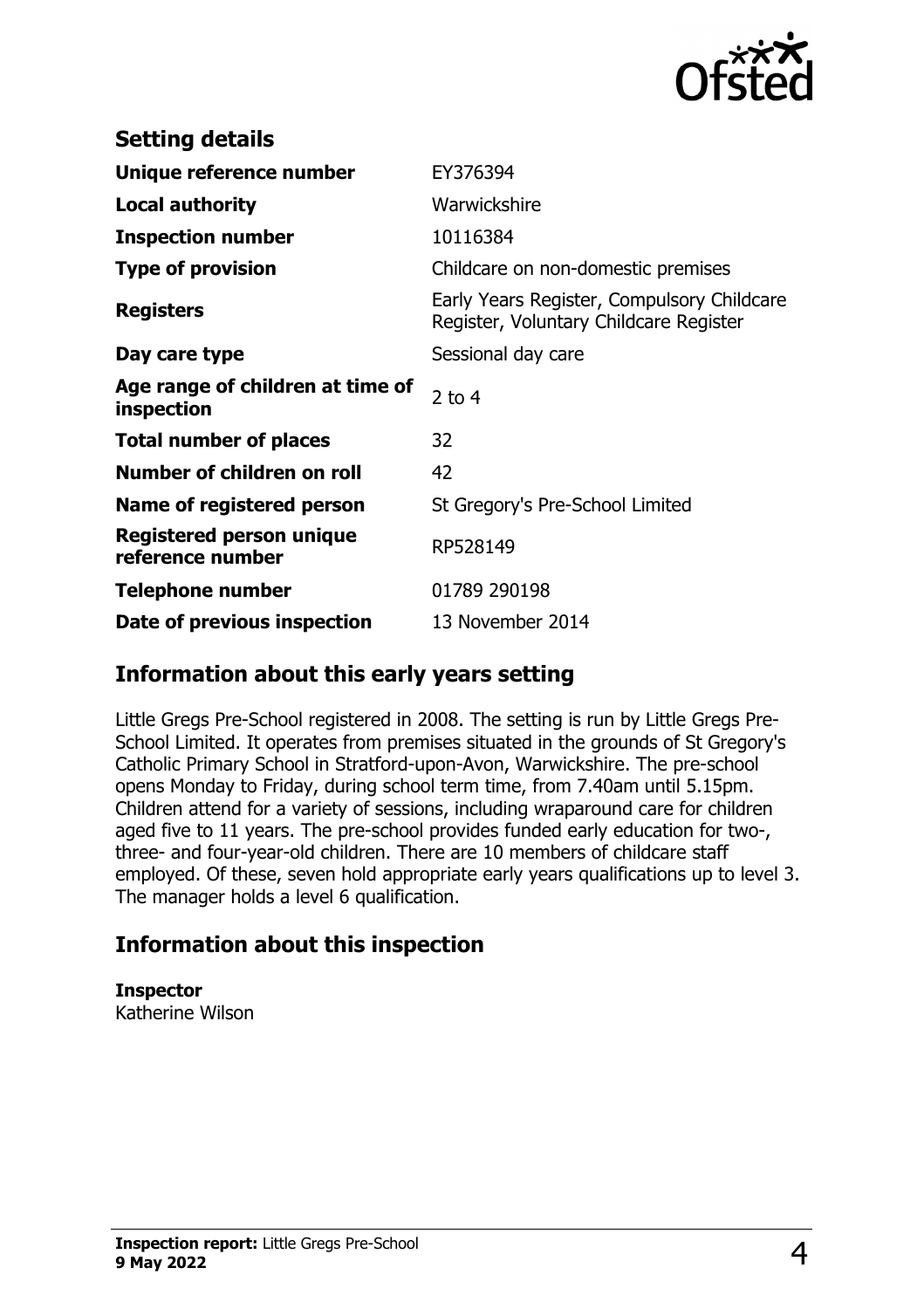

#### **Inspection activities**

- $\blacksquare$  This was the first routine inspection the provider received since the COVID-19 pandemic began. The inspector discussed the impact of the pandemic with the manager and has taken this into account in their evaluation of the provider.
- $\blacksquare$  The inspector carried out a learning walk with the manager.
- $\blacksquare$  The inspector spoke to several parents and took account of their views.
- The inspector observed interactions between staff and children during the inspection.
- $\blacksquare$  The inspector carried out a joint observation with the manager.
- $\blacksquare$  The inspector spoke to staff at appropriate times to take account of their views.
- The inspector reviewed appropriate documentation on request.

We carried out this inspection under sections 49 and 50 of the Childcare Act 2006 on the quality and standards of provision that is registered on the Early Years Register. The registered person must ensure that this provision complies with the statutory framework for children's learning, development and care, known as the early years foundation stage.

If you are not happy with the inspection or the report, you can [complain to Ofsted](http://www.gov.uk/complain-ofsted-report).